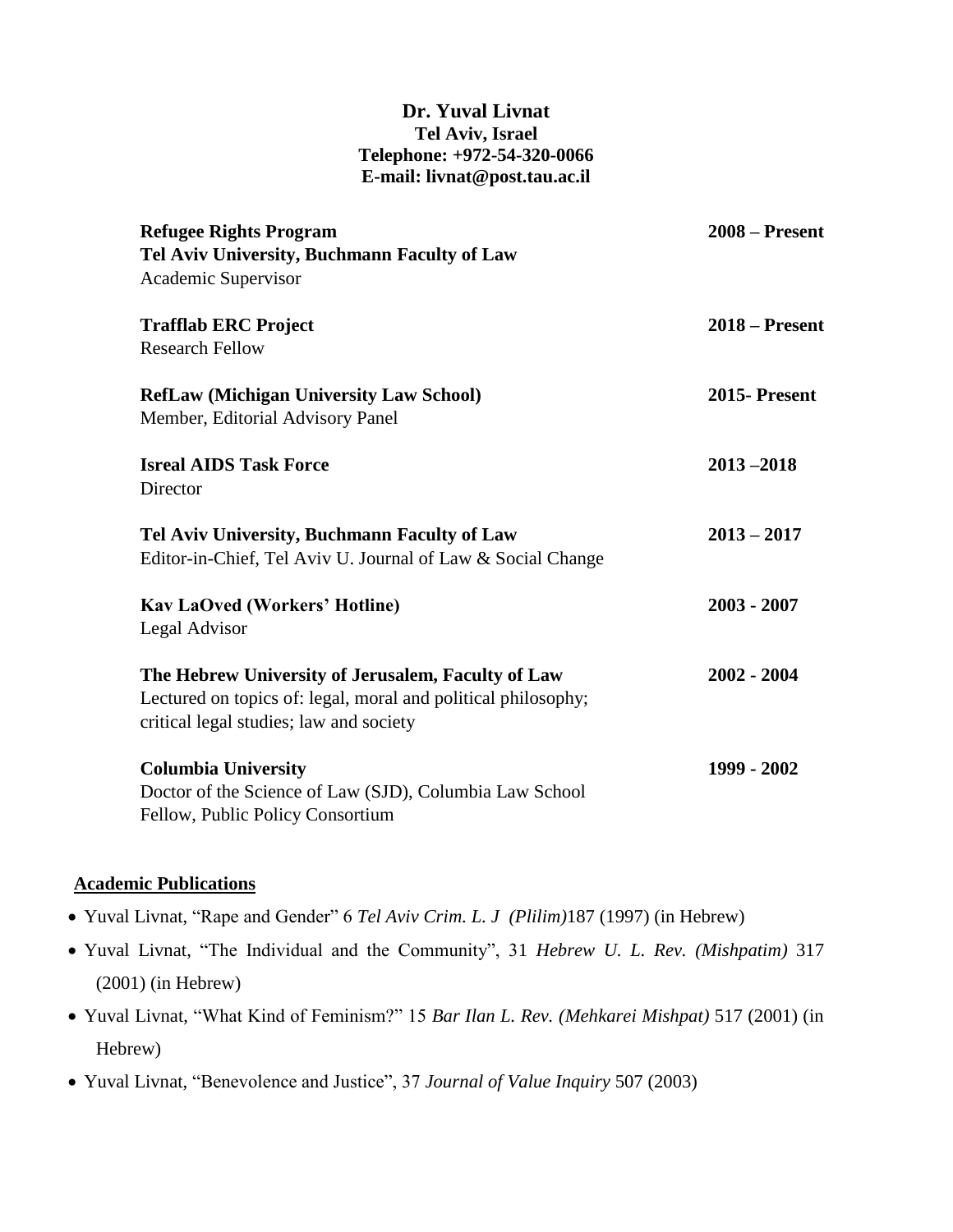- Yuval Livnat, "On the Nature of Benevolence", 35 *Journal of Social Philosophy* 304 (2004)
- Yuval Livnat, "The Arrest and Release of the Foreigner who Refused to Identify Himself", 15 *Hamishpat* 227 (2010) (in Hebrew)
- Yuval Livnat, "Refugees, Employers and Practical Solutions in the High Court of Justice", 3 *Mishpatim Online* (2011) (in Hebrew)
- Yuval Livnat, "Book Review: Sarah Spencer, The Migration Debate", 15 *Journal of Migration and Integration* 801 (2014)
- Yuval Livnat, "Farewell to a Client: The Case of Forced Termination of an Attorney-Client Relationship in Public Interest Lawyering", 20 *Hamishpat* 171 (2014) (in Hebrew)
- Yuval Livnat, "Refuge and Permanent Status in the Country of Asylum" in *Where Levinsky Meets Asmara: Social and Legal Aspects of Israeli Asylum Policy* (Tally Kritzman Amir ed., 2015) (in Hebrew)
- Yuval Livnat, "Can Israel Freely Interpret the Refugee Convention (When It Comes to Palestinian Asylum Seekers)? RefLaw (2016)
- I. Levy, L. Olmer, Y. Livnat, A. Yanko and E. Shinar, "Attitudes, perceptions and knowledge among men who have sex with men towards the blood donation deferral policy in Israel", 12(2) *PLOS ONE* (2017)
- Z. Mor, D. Turner, Y. Livnat, I. Levy, "HIV infected men who have sex with men in Israel: Knowledge, attitudes and sexual behavior", 17 *BMC Infectious Diseases* 679 (2017)
- Yuval Livnat, "Israeli Supreme Court Rules: Taxation and Employment Restrictions on Employers of "foreign workers" Apply to Employers of Asylum Seekers Too" RefLaw (2017)
- Tairy, D., Levy, I., Turner, D., Livnat, Y., & Mor, Z., "Differences in Knowledge, attitudes and behaviors of Israeli HIV-uninfected gay men in HIV-discordant vs. concordant relationships" (forthcoming, AIDS Care)
- Yuval Livnat, "Palestinian Collaborators as Asylum Seekers in Israel", 19 Mishpat U'Mimshal 79 (2018) (in Hebrew)
- Yuval Livnat, "On Lawyer's Duty to Prevent a Client's Crime a Call for Rethinking" (forthcoming, *Mehkarei Mishpat,* 2018) (in Hebrew)
- Yuval Livnat, Galia Sabar and Neta Mishly, "Legal Rules and Cultural Bias: When are Intimate Partnerships with a Foreigner considered "Insincere" by Israeli Authorities?" (forthcoming, *Dartmouth Law Journal*)